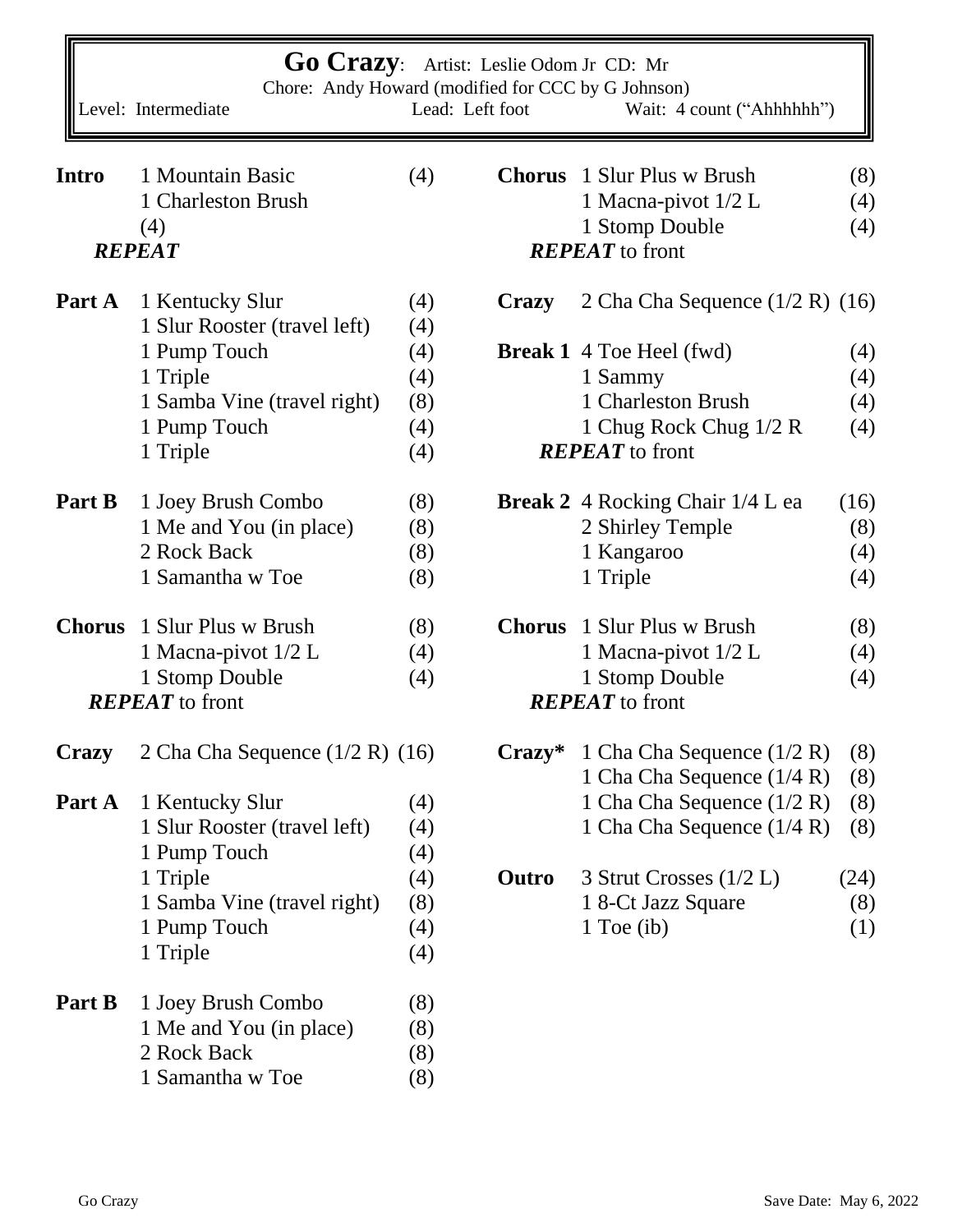## **Go Crazy – Step Breakdown**

| <b>MOUNTAIN BASIC</b><br>(4)                                           |                         |                        |                                    |                    |                                                                                     |                   | <b>CHARLESTON BRUSH (4)</b> |                    |                |                 |              |                |
|------------------------------------------------------------------------|-------------------------|------------------------|------------------------------------|--------------------|-------------------------------------------------------------------------------------|-------------------|-----------------------------|--------------------|----------------|-----------------|--------------|----------------|
| <b>LIFT</b>                                                            | STOMP DT                |                        | L/C<br>DS                          | <b>RS</b>          |                                                                                     |                   | $DS$ TCH $(xif)$ CL         |                    |                | TCH(xib) CL     | <b>BRUSH</b> | L/C            |
| L                                                                      | L                       | $\mathbf{R}$           | R/L<br>$\mathbf{R}$                | <b>LR</b>          |                                                                                     |                   | $\mathbf R$                 | L                  | $\mathbf R$    | L               | $\mathbf R$  | R/L            |
| $\&$                                                                   |                         | &a                     | &3<br>$\overline{2}$               | &4                 |                                                                                     |                   | &1 &                        | $\overline{2}$     | $\&$           | 3               | $\&$         | $\overline{4}$ |
| (4)<br><b>KENTUCKY SLUR</b><br>*extend right foot xif                  |                         |                        |                                    |                    |                                                                                     |                   |                             |                    |                |                 |              |                |
| DS                                                                     | KICK/DRAG*              |                        | STEP(xif)                          | DS                 | <b>SLR</b>                                                                          | STEP(xib)         |                             |                    |                |                 |              |                |
| L                                                                      | R/L                     |                        | R                                  | L<br>$\mathbf R$   | $\mathbf R$                                                                         |                   |                             |                    |                |                 |              |                |
| $&$ 1                                                                  | $\&$                    |                        | 2                                  | &3                 | $\&$<br>4                                                                           |                   |                             |                    |                |                 |              |                |
|                                                                        | <b>SLUR ROOSTER</b> (4) |                        |                                    |                    |                                                                                     |                   |                             |                    |                |                 |              |                |
| DS                                                                     | <b>SLR</b>              | STEP(xib)              |                                    |                    | BALL(ots) BALL(xif) BALL(ots)                                                       |                   |                             | STEP(xib)          |                |                 |              |                |
| L                                                                      | R                       | R                      | L                                  |                    | R                                                                                   | L                 | $\mathbf R$                 |                    |                |                 |              |                |
| $&$ 1                                                                  | $\&$                    | $\overline{2}$         | $\&$                               |                    | 3                                                                                   | $\&$              | 4                           |                    |                |                 |              |                |
|                                                                        | <b>PUMP TOUCH</b>       | (4)                    |                                    |                    |                                                                                     |                   | TRIPLE (4)                  |                    |                |                 |              |                |
| DS                                                                     | <b>KICK</b>             | L/C                    | TCH(xif) CL TCH(ots) CL            |                    |                                                                                     | DS                | DS                          | DS                 | <b>RS</b>      |                 |              |                |
| L                                                                      | $\mathbf{R}$            | L<br>$\mathbf{R}$      | L                                  | $\mathbf{R}$       | L                                                                                   | L                 | $\mathbf R$                 | L                  | RL             |                 |              |                |
| &1                                                                     | $\&$                    | $\overline{2}$<br>$\&$ | 3                                  | $\&$               | 4                                                                                   | &1                | &2                          | &3                 | &4             |                 |              |                |
| <b>SAMBA VINE</b><br>(8)<br>*Heel twist-Wgt on Heel<br>(travels right) |                         |                        |                                    |                    |                                                                                     |                   |                             |                    |                |                 |              |                |
| DS                                                                     |                         |                        | *HEELTWIST/LOOP STEP(xib)          |                    | <b>ROCK</b>                                                                         |                   | STEP(xif) ROCK STEP(xif)    |                    |                |                 |              |                |
| L                                                                      |                         | R/L                    |                                    |                    | $\mathbf R$                                                                         | L                 | $\mathbf R$                 | L                  |                |                 |              |                |
| $&$ 1                                                                  |                         | &2                     |                                    |                    | $\&$                                                                                | 3                 | $\&$                        | 4                  |                |                 |              |                |
|                                                                        |                         |                        | *HEELTWIST/LOOP STEP(xib)          | <b>ROCK</b>        | STEP(xif)                                                                           |                   | DS                          | <b>RS</b>          |                |                 |              |                |
|                                                                        |                         | R/L                    |                                    | R                  | L                                                                                   |                   | $\mathbf{R}$                | LR                 |                |                 |              |                |
|                                                                        |                         | &5                     |                                    | $\&$               | 6                                                                                   |                   | &7                          | &8                 |                |                 |              |                |
|                                                                        | <b>JOEY BRUSH COMBO</b> |                        | (8)                                |                    |                                                                                     |                   |                             |                    |                |                 |              |                |
|                                                                        |                         |                        |                                    |                    | DS BALL(xib) BALL(ots) BALL(ots) BALL(xib) BALL(ots) STEP BRUSH L/C DS RS BRUSH L/C |                   |                             |                    |                |                 |              |                |
| L                                                                      | $\mathbf R$             | L                      | $\mathbf R$                        | L                  |                                                                                     | R                 | L                           | $\mathbf R$        | $R/L$ R        |                 | LR L         | L/R            |
| &1 &                                                                   |                         | 2                      | $\&$                               | 3                  |                                                                                     | $\&$              | $\overline{4}$              | $\&$               | 5 <sup>5</sup> | &6 &7 &         |              | 8              |
|                                                                        | <b>ME AND YOU</b>       | (8)                    |                                    | aka Swing          |                                                                                     |                   |                             |                    |                |                 |              |                |
|                                                                        |                         |                        | $DS$ $DT(xif)$ $CL$ $DT(ots)$ $CL$ |                    | $RS$ $DT(ots)$ $CL$                                                                 | DS<br>RS          | RS                          |                    |                |                 |              |                |
| L                                                                      | $\bf R$                 | L<br>$\mathbf R$       | $\mathbf{L}$                       | RL<br>$\mathbf{R}$ | L                                                                                   | RL<br>$\mathbf R$ | LR                          |                    |                |                 |              |                |
| &1                                                                     | &a                      | &a<br>2                | $\mathfrak{Z}$                     | &4<br>&a           | 5 <sup>5</sup>                                                                      | &6<br>&7          | &8                          |                    |                |                 |              |                |
|                                                                        | <b>ROCK BACK (4)</b>    |                        |                                    |                    |                                                                                     |                   | <b>STOMP DOUBLE</b> (4)     |                    |                |                 |              |                |
| DS                                                                     | <b>RS</b>               | <b>RS</b>              | RS                                 |                    |                                                                                     | <b>LIFT</b>       | <b>STOMP</b>                |                    | DS             | DS<br><b>RS</b> |              |                |
| L                                                                      | RL                      | <b>RL</b>              | RL                                 |                    |                                                                                     | L                 | L                           |                    | $\mathbf R$    | RL<br>L         |              |                |
| &1                                                                     | &2                      | &3                     | &4                                 |                    |                                                                                     | $\&$              | $\mathbf{1}$                |                    | &2             | &3<br>&4        |              |                |
|                                                                        |                         |                        |                                    |                    |                                                                                     |                   |                             |                    |                |                 |              |                |
| DS                                                                     | <b>SAMANTHA w/TOE</b>   | <b>DRAG</b>            | (8)                                | STEP(xib) DRAG     |                                                                                     | <b>RS</b>         | DS                          |                    |                | CL              |              |                |
| L                                                                      | DS(xif)<br>$\mathbf R$  | $\mathbf R$            | L                                  | L                  | STEP(ots)<br>$\mathbf R$                                                            | LR                | L                           | DS<br>$\mathbf{R}$ | TTCH(ib)<br>L  | $\mathbf R$     |              |                |
| &1                                                                     | &2                      | $\&$                   | 3                                  | $\&$               | $\overline{4}$                                                                      | &5                | &6                          | &7                 | $\&$           | $8\,$           |              |                |